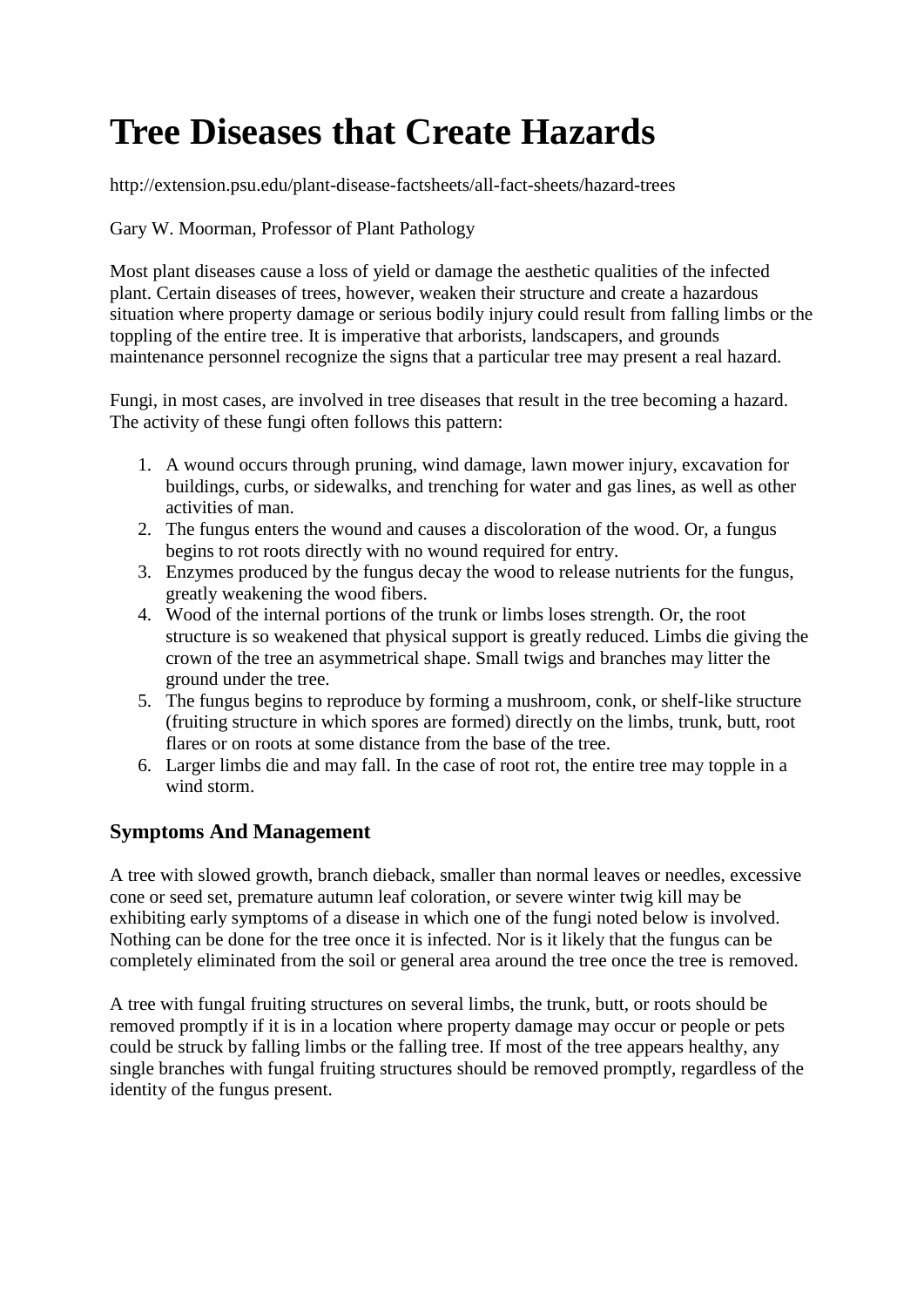#### The Fungi Often Involved\*

*Armillaria* – Fungi belonging to this genus cause Armillaria root rot or shoestring root rot on a wide variety of conifers and hardwoods. The fruiting structure is a fleshy, firm, honeycolored mushroom that forms annually in the autumn in groups of a few up to 100 or more in a cluster. The cap of the mushroom is 1.5 to 6 inches in diameter with a slightly depressed center and may have brown, scale-like spots. Although the cap is usually dry, it may be slimy after a rain. Its stem is 0.5 to 1 inch thick and may be 2 to 6 inches long. The spores are formed on flat, plate-like structures (gills) that radiate from the stem toward the margin of the cap. A white fan of fungal growth is often found just under the bark at the base of the infected tree. Dark brown rhizomorphs (very coarse shoestring-like threads) may be found under the bark or on the surface of the roots or trunk of hardwoods but rarely on conifers. Those hardwoods and conifers most suceptible are ones under stress from multiple years of defoliation by insects (gypsy moth larvae, leaf rollers, and others), drought, mechanical injury, or improper planting (J-rooting of conifers, etc.). Recently transplanted material is very susceptible. The mushroom is edible but only an expert sure of the identification should attempt to collect and consume it.

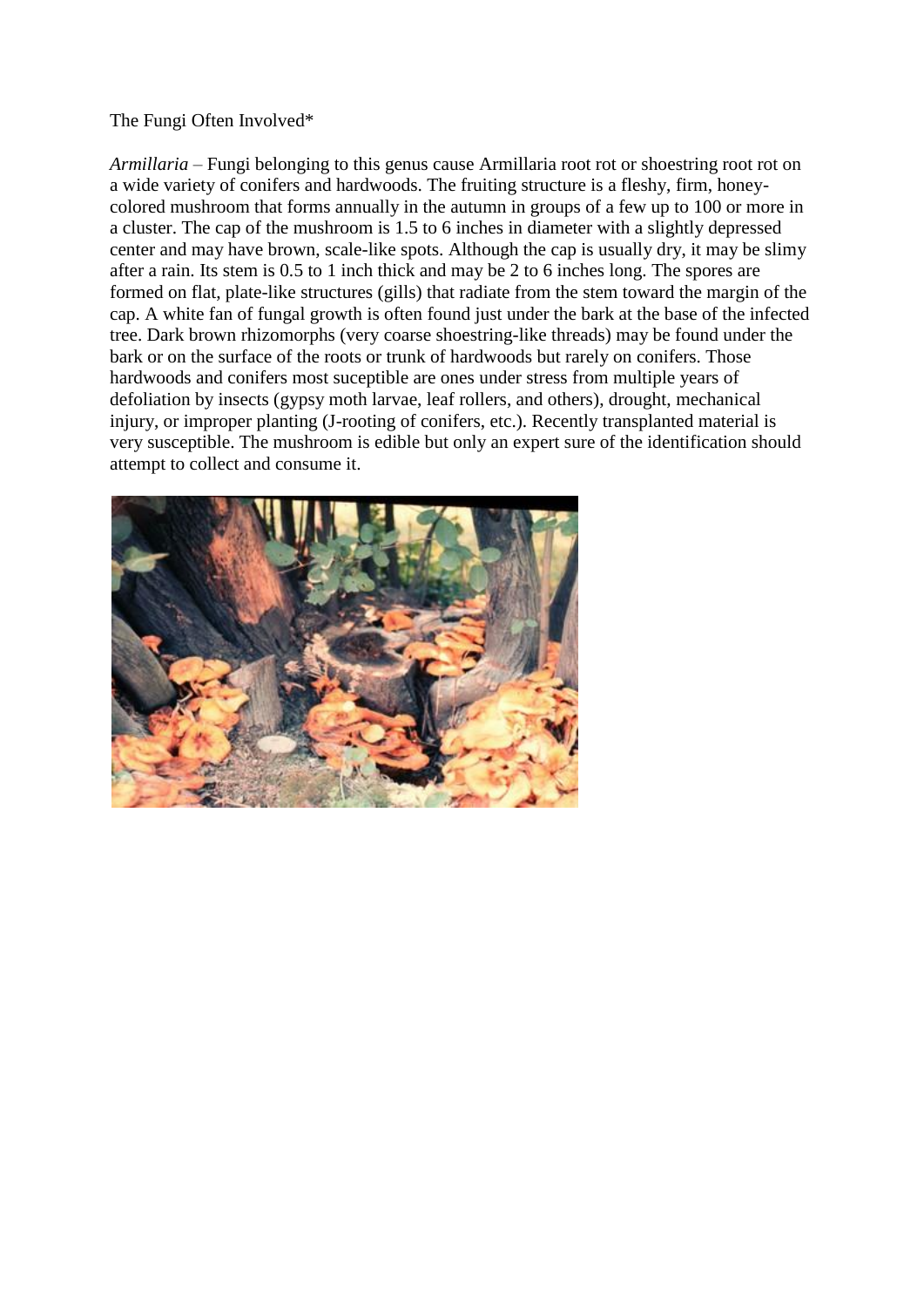

*Armillaria* fruiting structures.



*Rhizomorphs* pulled from base of a tree.

*Fomes fomentarius* – The fruiting structure of this fungus is hard, gray on top, hoof-shaped, and 6 to 8 inches across. This structure enlarges perennially. The underside of the "hoof" is white with millions of tiny pores in which the spores are formed. While cherry, hickory, apple, maple, and others are susceptible, beech, and birch are most frequently found infected.

*Ganoderma lucidum* – This fungus causes a root rot and forms a very distinctive shelf-like structure on the wood. Fruiting structures formed annually occur singly or in overlapping clusters, are brown to reddish brown on top with a cream to white-colored margin, and may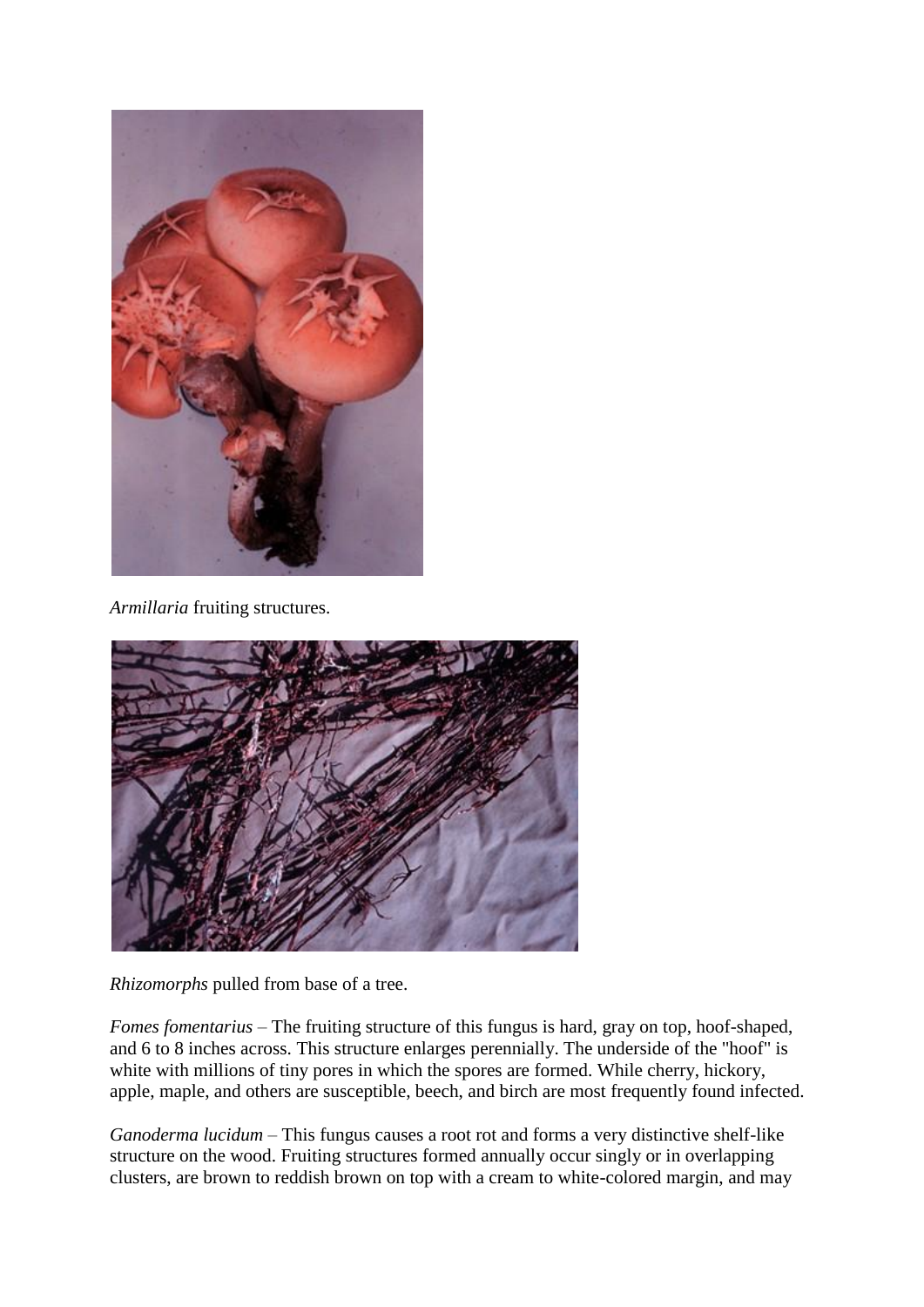become 14 inches across. The upper surface may appear to have been varnished. Apple, ash, European beech, birch, cherry, elm, sweetgum, hickory, locust, maple, oak, redbud, sassafras, willow and others are susceptible.

*Ganoderma applanatum* (formerly *Fomes applanatus*) – The butt rot caused by this fungus on apple, basswood, beech, birch, cherry, elm, sweetgum, horsechestnut, locust, maple, oak, poplar, spruce, hemlock, sycamore, and willow may take several years to kill the tree but makes the tree very susceptible to windthrow. A very distinctive shelf-like fruiting structure forms singly on the wood at or near the soil line. It is brown to reddish brown on top with a cream to white-colored margin. The brown portion looks dry and does not appear to have been varnished. The shelf grows perennially for 5 to 10 years and may reach 8 to 12 inches across. The underside of the shelf is light colored with millions of tiny pores in which the spores are formed. The underside turns brown where scratched and forms an interesting drawing surface, thus the common name, "Artist's Conk". Infected trees slow in growth rate, have branches dying, and their leaves are small and yellowed. Although it may require several years for the tree to die, an infected tree poses a hazard.





New fruiting structures.

*Inonotus dryadeus* (formerly *Polyporus dryadeus*) – This fungus can cause a root and butt rot particularly on oaks. Trees may topple before any obvious symptoms are noted. Infected trees often have a branch dieback, and fewer than normal leaves that are yellowed. Although the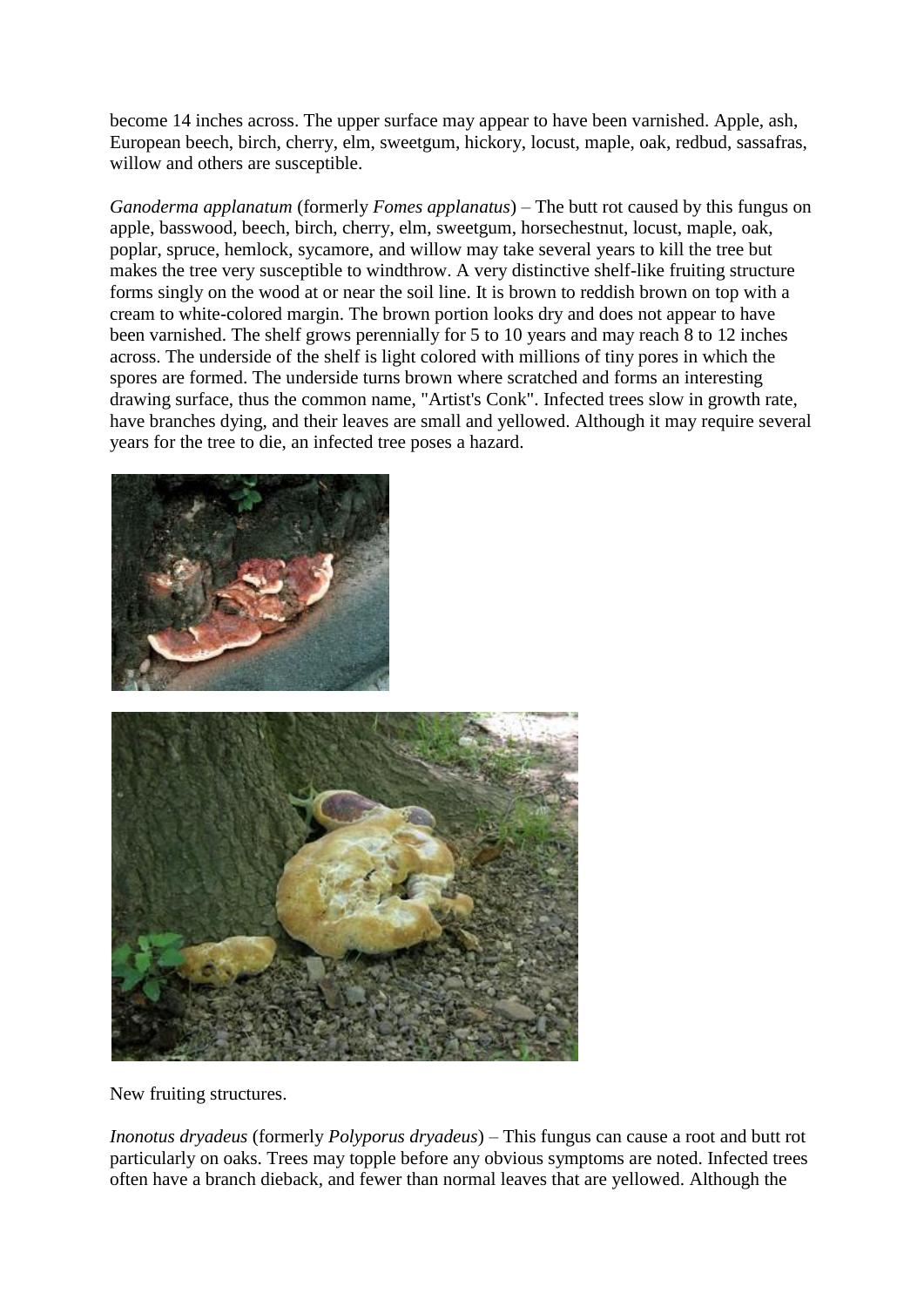root rot begins well out on the root system, the fungus eventually reaches the butt of the tree where it forms large, tough, irregularly shaped light brown to dark brown shelves at or just above the soil line. With age, these become very rough and dark brown to black. Cutting the shelf reveals a reddish-brown center. The underside of the shelf is brown with millions of tiny pores in which the spores are formed. A sure sign of severe damage to the tree is the presence of the fruiting structures. Infected trees should be removed immediately.



Old fruiting structures.

*Laetiporus sulfureus* (formerly *Polyporus sulfureus*) – This fungus forms massive clusters of bright, sulfur-yellow to salmon to bright orange shelf-like fruiting sturctures that turn white with age. These initially form in the summer or autumn on the wood of the tree but fall off during the winter. The underside of the fruiting structure has millions of tiny pores in which the spores are formed. New ones form on the wood the following summer and autumn. The margin of young fruiting structures are edible but should be collected and consumed only by experts sure of their identification. The bark where the fruiting structure forms is slightly depressed and cracked. Fruiting occurs long after most of the damage has been done. Infected trees are very prone to wind breakage even before the fungus begins to form fruiting structures and should be removed at the first sign of infection. Ash, beech, cherry, butternut and walnut, elm, pine, spruce, maple, oak, and locust among others are susceptible.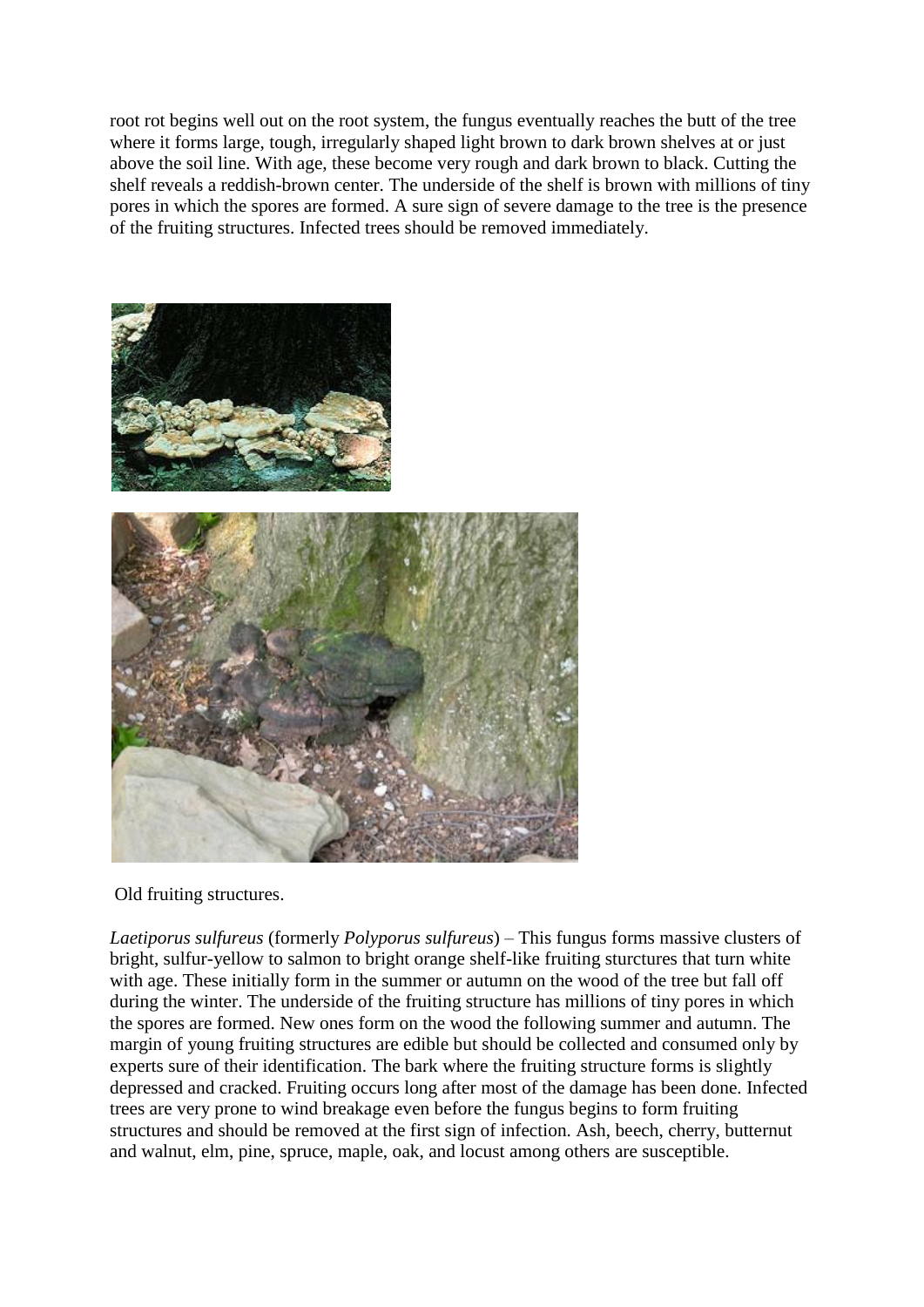

\*Many other fungi can be found on dead and dying trees. Note that the formation of the fungal fruiting structure, regardless of the identity of the fungus, is the last step in a process that results in a structural weakening of the tree.

### **References**

Blanchard, R. O., and T. A. Tattar. 1981. Field and laboratory guide to tree pathology. Academic Press, NY. 285 pp.

Boyce, J. S. 1961. Forest pathology. Third ed. McGraw-Hill, NY. 572 pp.

How to detect, assess and corect hazard trees in recreational areas. 1993. Minnesota Dept. of Natural Resources-Forestry. St. Paul, MN 55155

Matheny, N. P., and Clark, J. R. 1994. A photographic guide to the evaluation of hazard trees in urban areas. International Society of Arboriculture, Savoy, IL. 85 pp.

Miller, O. K. 1977. Mushrooms of North America. E. P. Dutton Division, Sequoia-Elsevier Publishing Co., Inc., NY. 368 pp.

Sinclair, W. A., H. H. Lyon, and W. T. Johnson. 1987. Diseases of trees and shrubs. Cornell University Press, Ithaca, NY. 574 pp.

Electronic Reference: <http://willow.ncfes.umn.edu/fth\_pub.htm> This is the forest and tree health publications World Wide Web location with access to How to Recognize Hazardous Defects in Trees.

# **DISCLAIMER**

Notice: The user of this information assumes all risks for personal injury or property damage.